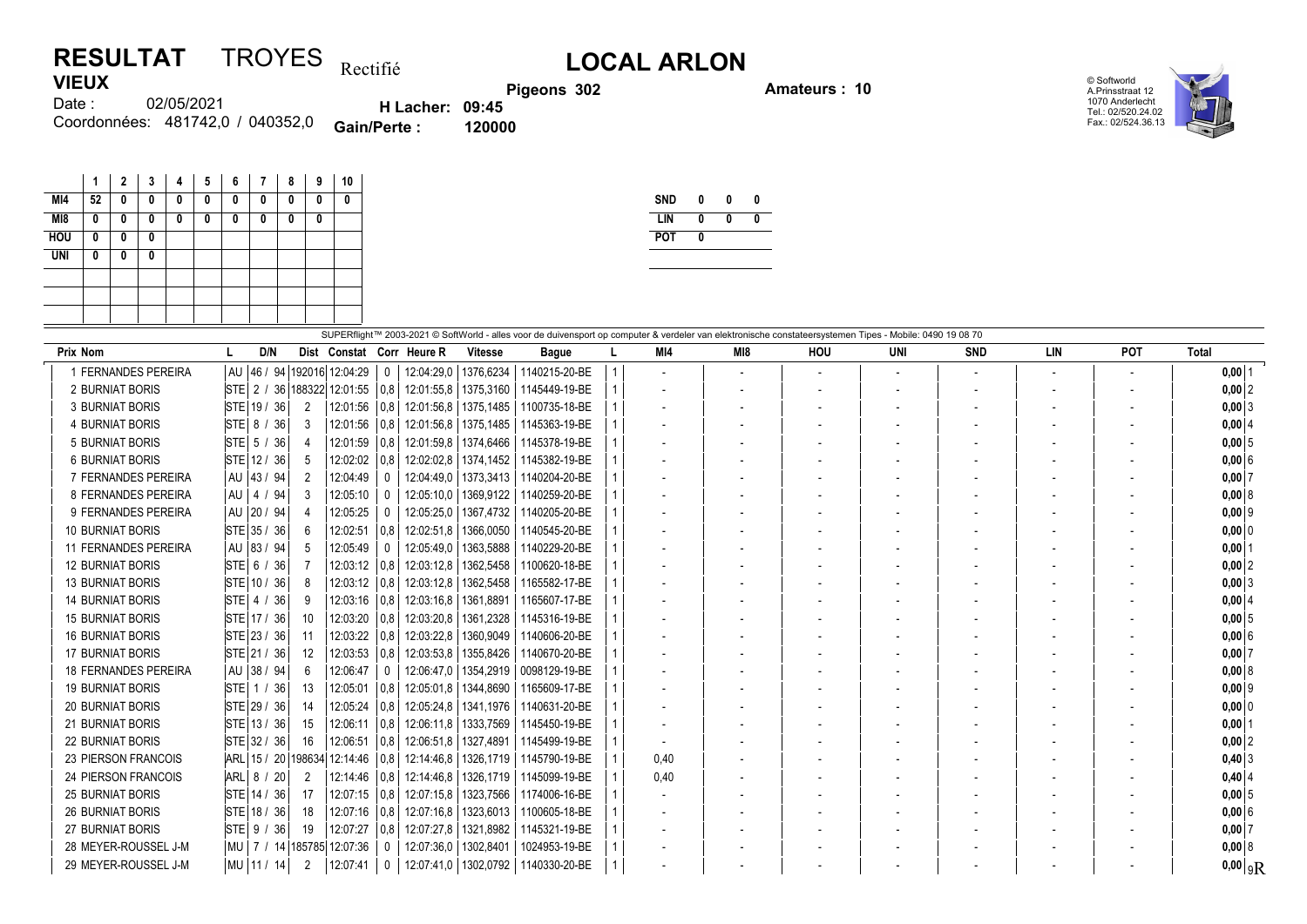| Prix Nom                   | D/N           |                |                                     |                | Dist Constat Corr Heure R               | <b>Vitesse</b>         | Bague                                                   | L            | MI4                      | MI8 | HOU | UNI | <b>SND</b> | LIN | POT | <b>Total</b>   |
|----------------------------|---------------|----------------|-------------------------------------|----------------|-----------------------------------------|------------------------|---------------------------------------------------------|--------------|--------------------------|-----|-----|-----|------------|-----|-----|----------------|
| <b>30 PIERSON FRANCOIS</b> | ARL 10 / 20   | -3             |                                     |                | 12:18:10   0,8   12:18:10,8   1296,7360 |                        | 1140399-20-BE                                           |              | 0,40                     |     |     |     |            |     |     | $0,40$ 0       |
| <b>31 BURNIAT BORIS</b>    | STE 26 / 36   | 20             |                                     |                | 12:10:17   0,8   12:10:17,8   1296,1207 |                        | 1140685-20-BE                                           | $\mathbf{1}$ | $\overline{\phantom{a}}$ |     |     |     |            |     |     | $0,00$ 1       |
| 32 DULIEU-THEISEN PAT      |               |                | SEL 5 / 18 196282 12:17:08 0.9      |                | 12:17:08.9   1290.0700                  |                        | 1145800-19-BE                                           | 1            |                          |     |     |     |            |     |     | $0,00$ 2       |
| 33 MEYER-ROUSSEL J-M       | MU   1 / 14   | -3             | 12:09:24                            | $\mathbf{0}$   | 12:09:24,0   1286,5999                  |                        | 1140311-20-BE                                           |              |                          |     |     |     |            |     |     | $0,00$ 3       |
| 34 MEYER-ROUSSEL J-M       | MU   6 / 14   | -4             | 12:09:40                            | $\mathbf{0}$   | 12:09:40,0   1284,2281                  |                        | 1003732-20-BE                                           |              |                          |     |     |     |            |     |     | 0,0014         |
| 35 MEYER-ROUSSEL J-M       | MU 12 / 14    | -5             | 12:09:51                            | 0              | 12:09:51,0   1282,6027                  |                        | 1144826-20-BE                                           |              |                          |     |     |     |            |     |     | $0,00 \vert 5$ |
| <b>36 BURNIAT BORIS</b>    | STE 3 / 36    | 21             | 12:11:52 0.8                        |                | 12:11:52,8   1282,1488                  |                        | 1174044-16-BE                                           |              |                          |     |     |     |            |     |     | 0,006          |
| 37 MEYER-ROUSSEL J-M       | $MU$   9 / 14 | 6              | 12:10:41                            | $\mathbf{0}$   | 12:10:41,0   1275,2660                  |                        | 1140999-19-BE                                           |              |                          |     |     |     |            |     |     | $0,00$ 7       |
| 38 DULIEU-THEISEN PAT      | SEL 15 / 18   | $\overline{2}$ | $12:19:22 \mid 0.9$                 |                | 12:19:22,9   1271,4076                  |                        | 1141068-19-BE                                           |              |                          |     |     |     |            |     |     | 0,008          |
| 39 HANZEN FONTAINE C ET G  |               |                | ARL 1 / 32 202145 12:24:02          | 0              |                                         | 12:24:02,0   1271,0857 | 1111021-17-BE                                           |              | 0,40                     |     |     |     |            |     |     | $0,40$ 9       |
| 40 HANZEN FONTAINE C ET G  | ARL 24 / 32   | $\overline{2}$ | 12:24:02                            | $\mathbf 0$    | 12:24:02,0 1271,0857                    |                        | 1145127-19-BE                                           |              | 0,40                     |     |     |     |            |     |     | $0,40$ 0       |
| 41 WAUTHY-SELECK G         |               |                | ATT  8 / 25  204283  12:26:02   0.8 |                | 12:26:02.8   1268.4708                  |                        | 1145578-19-BE                                           | 1            |                          |     |     |     |            |     |     | $0,00$   1     |
| 42 DULIEU-THEISEN PAT      | SEL 2 / 18    | 3              | 12:20:07   0,9                      |                | 12:20:07,9   1265,2608                  |                        | 1140998-19-BE                                           |              | $\overline{\phantom{a}}$ |     |     |     |            |     |     | $0,00$ 2       |
| 43 HANZEN FONTAINE C ET G  | ARL 19 / 32   | 3              | 12:25:08                            | 0              | 12:25:08,0   1262,3544                  |                        | 1140911-20-BE                                           |              | 0,40                     |     |     |     |            |     |     | 0,403          |
| <b>44 BURNIAT BORIS</b>    | $STE$ 11 / 36 | 22             | $12:14:14$   0,8                    |                | 12:14:14,8   1261,8171                  |                        | 1173348-15-BE                                           |              |                          |     |     |     |            |     |     | 0,00   4       |
| 45 DULIEU-THEISEN PAT      |               | -4             | 12:20:33                            |                |                                         | 12:20:34,0   1261,7229 | 1145798-19-BE                                           |              |                          |     |     |     |            |     |     | 0,005          |
| 46 HANZEN FONTAINE C ET G  | ARL  4 / 32   |                | 12:25:20                            | 0              | 12:25:20,0   1260,7796                  |                        | 1174317-16-BE                                           |              | 0,40                     |     |     |     |            |     |     | 0,406          |
| 47 HANZEN FONTAINE C ET G  | ARL 26 / 32   | -5             | 12:25:21                            | $\mathbf 0$    | 12:25:21.0   1260.6487                  |                        | 1145021-19-BE                                           |              | 0,40                     |     |     |     |            |     |     | $0,40$ 7       |
| 48 MEYER-ROUSSEL J-M       | MU   4 / 14   | -7             | 12:12:32                            | $\mathbf 0$    | 12:12:32,0   1259,2747                  |                        | 1100891-18-BE                                           |              |                          |     |     |     |            |     |     | 0,008          |
| <b>49 BURNIAT BORIS</b>    | STE 20 / 36   | 23             | $12:15:01$ 0,8                      |                | 12:15:01.8   1255.2291                  |                        | 1145377-19-BE                                           | 1            |                          |     |     |     |            |     |     | $0,00$ 9       |
| 50 HANZEN FONTAINE C ET G  | ARL 3 / 32    | 6              | 12:26:05                            | $\mathbf{0}$   | 12:26:05,0   1254,9095                  |                        | 1100070-18-BE                                           | 1            | 0,40                     |     |     |     |            |     |     | $0,40$ 0       |
| 51 PIERSON FRANCOIS        | ARL 1 / 20    | 4              | $12:23:17$ 0.8                      |                | 12:23:17,8   1254,8211                  |                        | 1174763-16-BE                                           | 1            | 0,40                     |     |     |     |            |     |     | $0,40$   1     |
| 52 HANZEN FONTAINE C ET G  | ARL 32 / 32   | -7             | 12:26:08                            | 0              | 12:26:08,0   1254,5201                  |                        | 1100060-18-BE                                           |              | 0,40                     |     |     |     |            |     |     | $0,40$ 2       |
| 53 DULIEU-THEISEN PAT      | SEL 3 / 18    | -5             | 12:21:28                            |                | 12:21:29,0   1254,3318                  |                        | 1141038-19-BE                                           |              | $\blacksquare$           |     |     |     |            |     |     | 0,003          |
| 54 PIERSON FRANCOIS        | ARL 6 / 20    | -5             | $12:23:23 \mid 0,8$                 |                | 12:23:23,8   1254,0290                  |                        | 1165823-17-BE                                           |              | 0,40                     |     |     |     |            |     |     | $0,40$ 4       |
| 55 DULIEU-THEISEN PAT      | SEL   17 / 18 | 6              | 12:21:40                            | $\overline{1}$ | 12:21:41,0   1252,7306                  |                        | 1145811-19-BE                                           |              |                          |     |     |     |            |     |     | $0,00 \vert 5$ |
| 56 MEYER-ROUSSEL J-M       | MU 5 / 14     |                | 12:13:25                            | 0              | 12:13:25,0   1251,7800                  |                        | 1081337-18-BE                                           |              |                          |     |     |     |            |     |     | 0,006          |
| 57 DULIEU-THEISEN PAT      | SEL 13 / 18   | -7             | 12:22:09                            | -1             |                                         | 12:22:10,0   1248,8782 | 1145803-19-BE                                           |              |                          |     |     |     |            |     |     | $0,00$ 7       |
| 58 PIERSON FRANCOIS        | ARL 3 / 20    | 6              | $12:24:03$ 0.8                      |                | 12:24:03,8   1248,7730                  |                        | 1174782-16-BE                                           |              | 0,40                     |     |     |     |            |     |     | $0,40$ 8       |
| 59 HANZEN FONTAINE C ET G  | ARL 11 / 32   | 8              | 12:27:12                            | $\mathbf{0}$   |                                         | 12:27:12.0   1246.2702 | 1145163-19-BE                                           |              |                          |     |     |     |            |     |     | $0,00$ 9       |
| 60 PIERSON FRANCOIS        | ARL  13 / 20  |                | 12:24:26   0,8                      |                | 12:24:26.8   1245.7708                  |                        | 1145785-19-BE                                           |              | $\overline{\phantom{a}}$ |     |     |     |            |     |     | $0,00$ 0       |
| 61 HANZEN FONTAINE C ET G  | ARL 25 / 32   | -9             | 12:27:19                            | $\mathbf 0$    |                                         | 12:27:19.0   1245.3743 | 1144571-20-BE                                           |              |                          |     |     |     |            |     |     | $0,00$   1     |
| <b>62 BURNIAT BORIS</b>    | $STE$ 16 / 36 | -24            | 12:16:14   0,8                      |                | 12:16:14,8 1245,1316                    |                        | 1145400-19-BE                                           |              |                          |     |     |     |            |     |     | $0,00$ 2       |
| 63 MARCHAL J-MARIE         |               |                | HAB 9 / 27 197018 12:23:16 -0,8     |                | 12:23:15,2   1244,9534                  |                        | 1145560-19-BE                                           |              |                          |     |     |     |            |     |     | 0,003          |
| 64 HANZEN FONTAINE C ET G  | ARL 23 / 32   | -10            | 12:27:32                            | 0              |                                         | 12:27:32.0   1243.7141 | 1100041-18-BE                                           |              |                          |     |     |     |            |     |     | 0,00   4       |
| 65 HANZEN FONTAINE C ET G  | ARL 30 / 32   | -11            | 12:27:32                            | 0              |                                         | 12:27:32,0   1243,7141 | 1140044-20-BE                                           |              |                          |     |     |     |            |     |     | 0,005          |
| 66 HANZEN FONTAINE C ET G  | ARL  9 / 32   | -12            | 12:27:44                            | $\mathbf{0}$   |                                         | 12:27:44.0   1242.1857 | 1125364-18-BE                                           |              |                          |     |     |     |            |     |     | 0,006          |
| 67 PIERSON FRANCOIS        | ARL 2 / 20    | 8              |                                     |                |                                         |                        | 12:24:57   0,8   12:24:57,8   1241,7471   1174769-16-BE | 1            |                          |     |     |     |            |     |     | $0,00$ 7       |
| 68 HANZEN FONTAINE C ET G  | ARL 15 / 32   | 13             | $12:28:13$ 0                        |                |                                         |                        | 12:28:13,0   1238,5071   1140042-20-BE                  | $\mathbf{1}$ |                          |     |     |     |            |     |     | 0,00 8         |
| 69 DULIEU-THEISEN PAT      | SEL 1 / 18    | 8              | 12:23:40   1                        |                |                                         |                        | 12:23:41,0   1236,9416   1081169-18-BE                  |              |                          |     |     |     |            |     |     | $0,00$ 9       |
| 70 DULIEU-THEISEN PAT      | SEL 9 / 18    |                | 12:23:45   1                        |                |                                         | 12:23:46,0   1236,2923 | 1141053-19-BE                                           |              |                          |     |     |     |            |     |     | $0,00$ 0       |
| 71 PIERSON FRANCOIS        | ARL 19 / 20   | - 9            |                                     |                | 12:25:40   0,8   12:25:40,8   1236,2086 |                        | 1185752-16-BE                                           |              |                          |     |     |     |            |     |     | $0,00$ 1       |
| 72 PIERSON FRANCOIS        | ARL 20 / 20   | -10            |                                     |                | 12:25:42   0,8   12:25:42,8   1235,9522 |                        | 1100219-18-BE                                           |              |                          |     |     |     |            |     |     | $0,00$ 2       |
| <b>73 PIERSON FRANCOIS</b> | ARL 17 / 20   | - 11           |                                     |                | 12:26:13   0.8   12:26:13.8   1231.9916 |                        | 1100844-18-BE<br>1185760-16-BE                          |              |                          |     |     |     |            |     |     | $0,00$ 3       |
| 74 PIERSON FRANCOIS        | ARL 12 / 20   | - 12           |                                     |                | 12:26:18   0,8   12:26:18,8   1231,3553 |                        |                                                         |              |                          |     |     |     |            |     |     | $0,00$ 4       |
| 75 HANZEN FONTAINE C ET G  | ARL 5 / 32    | -14            | $12:29:30$ 0                        |                |                                         |                        | 12:29:30,0   1228,8451   1040006-20-BE                  |              |                          |     |     |     |            |     |     | $0,00$ 5       |